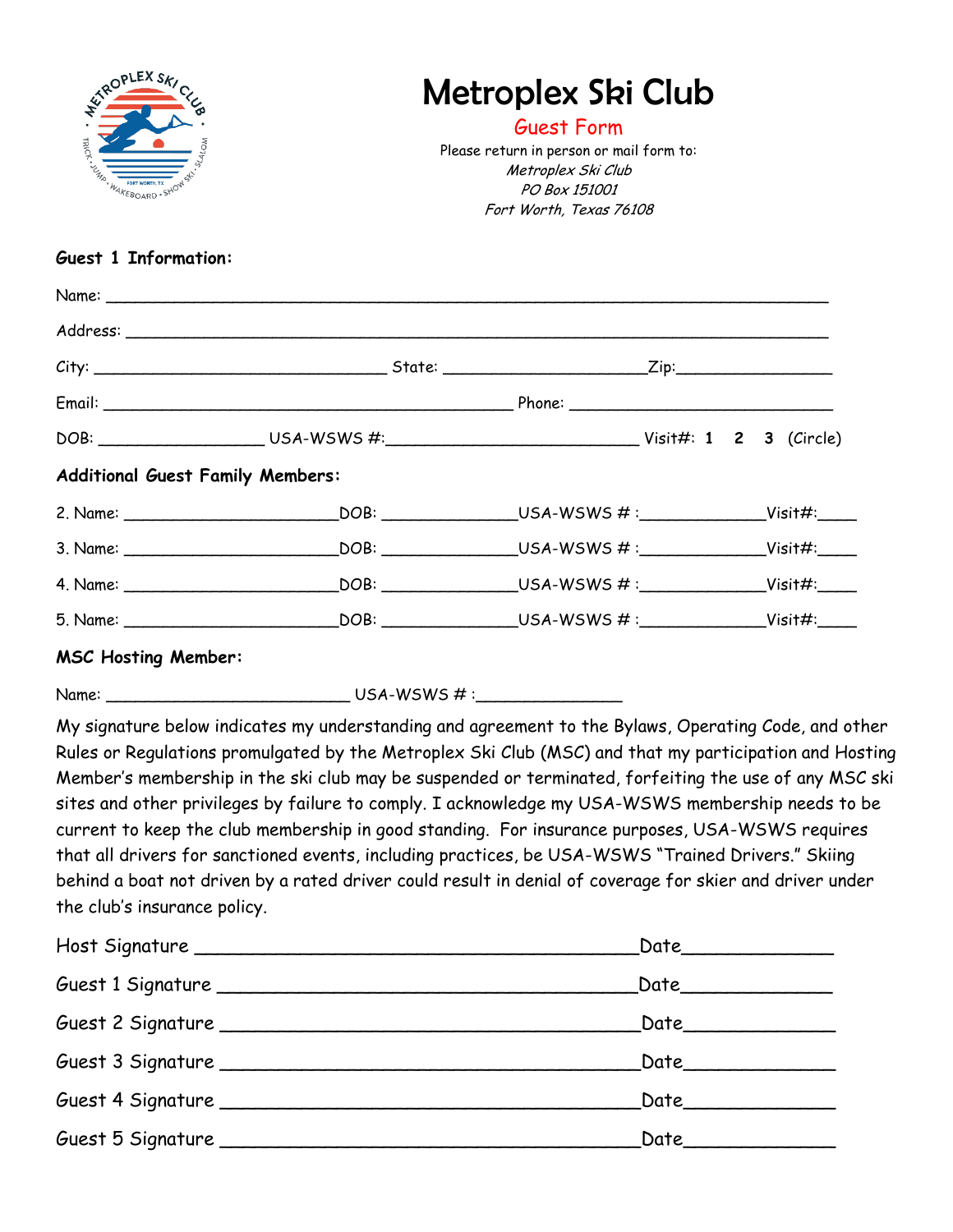#### **MEMBER WAIVER AND RELEASE OF LIABILITY, ASSUMPTION OF RISK, AND INDEMNITY AGREEMENT (Age 18 or older)**

For and in consideration of the Metroplex Ski Club, Inc. (the **"Ski Club"**) allowing me, the undersigned, to participate in any Ski Club sponsored event, including, but not limited to, any tournaments, clinics, shows, exhibitions, races, competitions, practices, free skiing (or other water sports activities undertaken behind a boat), social gatherings, and related activities, both on and off the water, whether sanctioned by USA Water Ski or otherwise (the **"Event"** or **"Events"**); I, for myself, and on behalf of my spouse, children, guardians, heirs and next of kin, and any legal and personal representatives, executors, administrators, successors and assigns, hereby agree to and make the following contractual representations pursuant to this Waiver and Release of Liability, Assumption of Risk and Indemnity Agreement (the **"Agreement"**):

1. I hereby represent that (i) I am at least eighteen (18) years of age or older; (ii) I am in good health and in proper physical condition to participate in the Event; and (iii) I am not under the influence of alcohol or any illicit or prescription drugs which would in any way impair my ability to safely participate in the Event. I agree that it is my sole responsibility to determine whether I am sufficiently fit and healthy enough to participate in the Event, that I am responsible for my own safety and well being at all times and under all circumstances while at the Event site.

2. I understand and acknowledge the risks and dangers associated with participation in the sport of water skiing, related water sport disciplines, and related activities on the water, including without limitation, the potential for serious bodily injury, sickness and disease, permanent disability, paralysis and loss of life; loss of or damage to equipment/property; exposure to extreme conditions and circumstances; contact with other participants, spectators, boats, animals or other natural or manmade objects; dangers arising from adverse weather conditions; imperfect ski course conditions; water and surface hazards; equipment failure; inadequate safety measures; participants of varying skill levels; situations beyond the immediate control of the Event Organizers; and other undefined, not readily foreseeable and presently unknown risks and dangers (**"Risks"**). I understand that these Risks may be caused in whole or in part by my own actions or inactions, the actions or inactions of others participating in the Event, or the negligent acts or omissions of the Released Parties defined below, and I hereby expressly assume all such Risks and responsibility for any damages, liabilities, losses or expenses which I incur as a result of my participation in any Events.

3. I agree to be familiar with and to abide by the Rules and Regulations established for the Events, including but not limited to the rules established by the Ski Club for use of the site, the Competitive Rules adopted by USA Water Ski, and any safety regulations established for the benefit of all participants. I accept sole responsibility for my own conduct and actions while participating in the Events, and the condition and adequacy of my equipment. I understand that the Ski Club has reserved the right to deny participation in the Events for any reason it deems just and proper in its sole discretion.

4. I hereby **Release, Waive and Covenant Not to Sue, and further agree to Indemnify, Defend and Hold Harmless** the following parties: Metroplex Ski Club, Inc., its officers, current and past members, Tarrant Regional Water District, USA Water Ski, Inc., its members, clubs, associations, sport disciplines and divisions, Property Owners or Operators upon which the Events takes place; Boat Owners and Operators; Law Enforcement Agencies and other Public Entities providing support for the Events; and each of their respective parent, subsidiary and affiliated companies, officers, directors, partners, shareholders, members, agents, employees and volunteers (Individually and Collectively, the **"Released** Parties" or "Event Organizers"), with respect to any liability, claim(s), demand(s), cause(s) of action, damage(s), loss or expense (including court costs and reasonable attorneys fees) of any kind or nature (**"Liability"**) which may arise out of, result from, or relate in any way to my participation in the Events, including claims for Liability caused in whole or in part by the negligent acts or omissions of the Released Parties. I further agree that if, despite this Agreement, I, or anyone on my behalf, makes a claim for Liability against any of the Released Parties, I will indemnify, defend and hold harmless each of the Released Parties from any such Liabilities which any may be incurred as the result of such claim.

I hereby warrant that I am of legal age and competent to enter into this Agreement, that I have read this Agreement carefully, understand its terms and conditions, acknowledge that I will be giving up substantial legal rights by signing it (including the rights of my spouse, children, guardians, heirs and next of kin, and any legal and personal representatives, executors, administrators, successors and assigns), acknowledge that I have signed this Agreement without any inducement, assurance or guarantee, and intend for my signature to serve as confirmation of my complete and unconditional acceptance of the terms, conditions and provisions of this Agreement. This Agreement represents the complete understanding between the parties regarding these issues and no oral representations, statements or inducements have been made apart from this Agreement. If any provision of this Agreement is held to be unlawful, void, or for any reason unenforceable, then that provision shall be deemed severable from this Agreement and shall not affect the validity and enforceability of any remaining provisions.

| Printed Name: 1988 and 1988 and 1989 and 1989 and 1989 and 1989 and 1989 and 1989 and 1989 and 1989 and 1989 and 1989 and 1989 and 1989 and 1989 and 1989 and 1989 and 1989 and 1989 and 1989 and 1989 and 1989 and 1989 and 1 |        |  |
|--------------------------------------------------------------------------------------------------------------------------------------------------------------------------------------------------------------------------------|--------|--|
| Home Address:<br><u> 1990 - Jan Barbarat, martin da basar da basar da basa da basa da basa da basa da basa da basa da basa da basa</u>                                                                                         |        |  |
| Main Tel.:<br><u> 1980 - Jan Barbara, martin a shekara 1980 - An tsa a tsa a tsa a tsa a tsa a tsa a tsa a tsa a tsa a tsa a tsa</u>                                                                                           |        |  |
|                                                                                                                                                                                                                                |        |  |
| (Signature)                                                                                                                                                                                                                    | (Date) |  |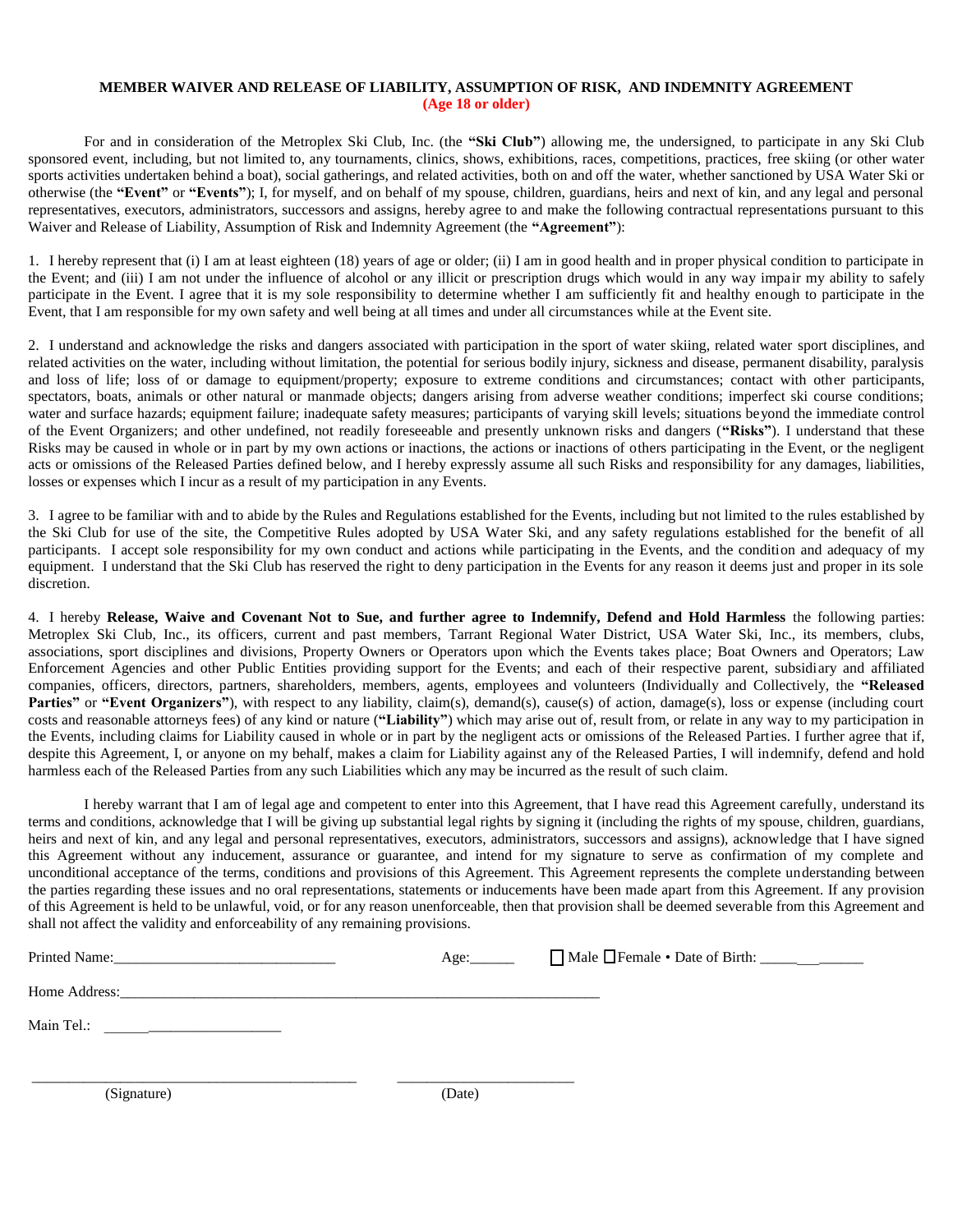#### **MEMBER WAIVER AND RELEASE OF LIABILITY, ASSUMPTION OF RISK, AND INDEMNITY AGREEMENT (Under Age 18)**

For and in consideration of the Metroplex Ski Club, Inc. (the **"Ski Club"**) allowing the minor(s) identified below (individually and collectively **"Minor"**) to participate in any Ski Club sponsored event, including, but not limited to, any tournaments, clinics, shows, exhibitions, races, competitions, practices, free skiing (or other water sports activities undertaken behind a boat), social gatherings, and related activities, both on and off the water, whether sanctioned by USA Water Ski or otherwise (the **"Event"** or **"Events"**); I, for myself, and on behalf of Minor, and the Minor's parents/legal guardians, heirs, next of kin, and any legal and personal representatives, executors, administrators, successors and assigns, hereby agree to and make the following contractual representations pursuant to this Waiver and Release of Liability, Assumption of Risk and Indemnity Agreement (the **"Agreement"**):

1. I hereby represent that (i) I am the parent or legal guardian of the Minor; (ii) the Minor is in good health and in proper physical condition to participate in the Event; and (iii) the Minor is not under the influence of alcohol or any illicit or prescription drugs which would in any way impair my ability to safely participate in the Event. I agree that it is my sole responsibility to determine whether I am sufficiently fit and healthy enough to participate in the Event, that I am responsible for the Minor's safety and well being at all times and under all circumstances while at the Event site.

2. I understand and acknowledge the risks and dangers associated with the Minor's participation in the sport of water skiing, related water sport disciplines, and related activities on the water, including without limitation, the potential for serious bodily injury, sickness and disease, permanent disability, paralysis and loss of life; loss of or damage to equipment/property; exposure to extreme conditions and circumstances; contact with other participants, spectators, boats, animals or other natural or manmade objects; dangers arising from adverse weather conditions; imperfect ski course conditions; water and surface hazards; equipment failure; inadequate safety measures; participants of varying skill levels; situations beyond the immediate control of the Event Organizers; and other undefined, not readily foreseeable and presently unknown risks and dangers (**"Risks"**). I understand that these Risks may be caused in whole or in part by the Minor's own actions or inactions, the actions or inactions of others participating in the Event, or the negligent acts or omissions of the Released Parties defined below, and I hereby expressly assume all such Risks and responsibility for any damages, liabilities, losses or expenses which I incur as a result of the Minor's participation in any Events.

3. I understand that the Minor is required to be familiar with and to abide by the Rules and Regulations established for the Events, including but not limited to the rules established by the Ski Club for use of the site, the Competitive Rules adopted by USA Water Ski, and any safety regulations established for the benefit of all participants. I accept sole responsibility for the Minor's conduct and actions while participating in the Events, and the condition and adequacy of the Minor's equipment. I understand that the Ski Club has reserved the right to deny participation in the Events for any reason it deems just and proper in its sole discretion.

4. On behalf of the Minor, I hereby **Release, Waive and Covenant Not to Sue, and further agree to Indemnify, Defend and Hold Harmless** the following parties: Metroplex Ski Club, Inc., its officers, current and past members, USA Water Ski, Inc., its members, clubs, associations, sport disciplines and divisions, Property Owners or Operators upon which the Events takes place; Boat Owners and Operators; Law Enforcement Agencies and other Public Entities providing support for the Events; and each of their respective parent, subsidiary and affiliated companies, officers, directors, partners, shareholders, members, agents, employees and volunteers (Individually and Collectively, the **"Released Parties"** or **"Event Organizers"**), with respect to any liability, claim(s), demand(s), cause(s) of action, damage(s), loss or expense (including court costs and reasonable attorneys fees) of any kind or nature (**"Liability"**) which may arise out of, result from, or relate in any way to the Minor's participation in the Events, including claims for Liability caused in whole or in part by the negligent acts or omissions of the Released Parties. I further agree that if, despite this Agreement, the Minor, or anyone on the Minor's behalf, makes a claim for Liability against any of the Released Parties, I will indemnify, defend and hold harmless each of the Released Parties from any such Liabilities which any may be incurred as the result of such claim.

I hereby warrant that I am of legal age and competent to enter into this Agreement on behalf of the Minor, that I have read this Agreement carefully, understand its terms and conditions, acknowledge that I will be giving up substantial legal rights by signing it (including the rights of the Minor, the Minor's parents/legal guardians, heirs, and next of kin, and any legal and personal representatives, executors, administrators, successors and assigns), acknowledge that I have signed this Agreement without any inducement, assurance or guarantee, and intend for my signature to serve as confirmation of my complete and unconditional acceptance of the terms, conditions and provisions of this Agreement. This Agreement represents the complete understanding between the parties regarding these issues and no oral representations, statements or inducements have been made apart from this Agreement. If any provision of this Agreement is held to be unlawful, void, or for any reason unenforceable, then that provision shall be deemed severable from this Agreement and shall not affect the validity and enforceability of any remaining provisions.

| Minor #1 Printed Name: | Age: | $\Box$ Male $\Box$ Female $\cdot$ Date of Birth: |
|------------------------|------|--------------------------------------------------|
| Minor #2 Printed Name: | Age: | $\Box$ Male $\Box$ Female $\cdot$ Date of Birth: |
| Minor #3 Printed Name: | Age: |                                                  |
|                        |      |                                                  |

(Signature of Parent/Legal Guardian for Minor(s) (Date)